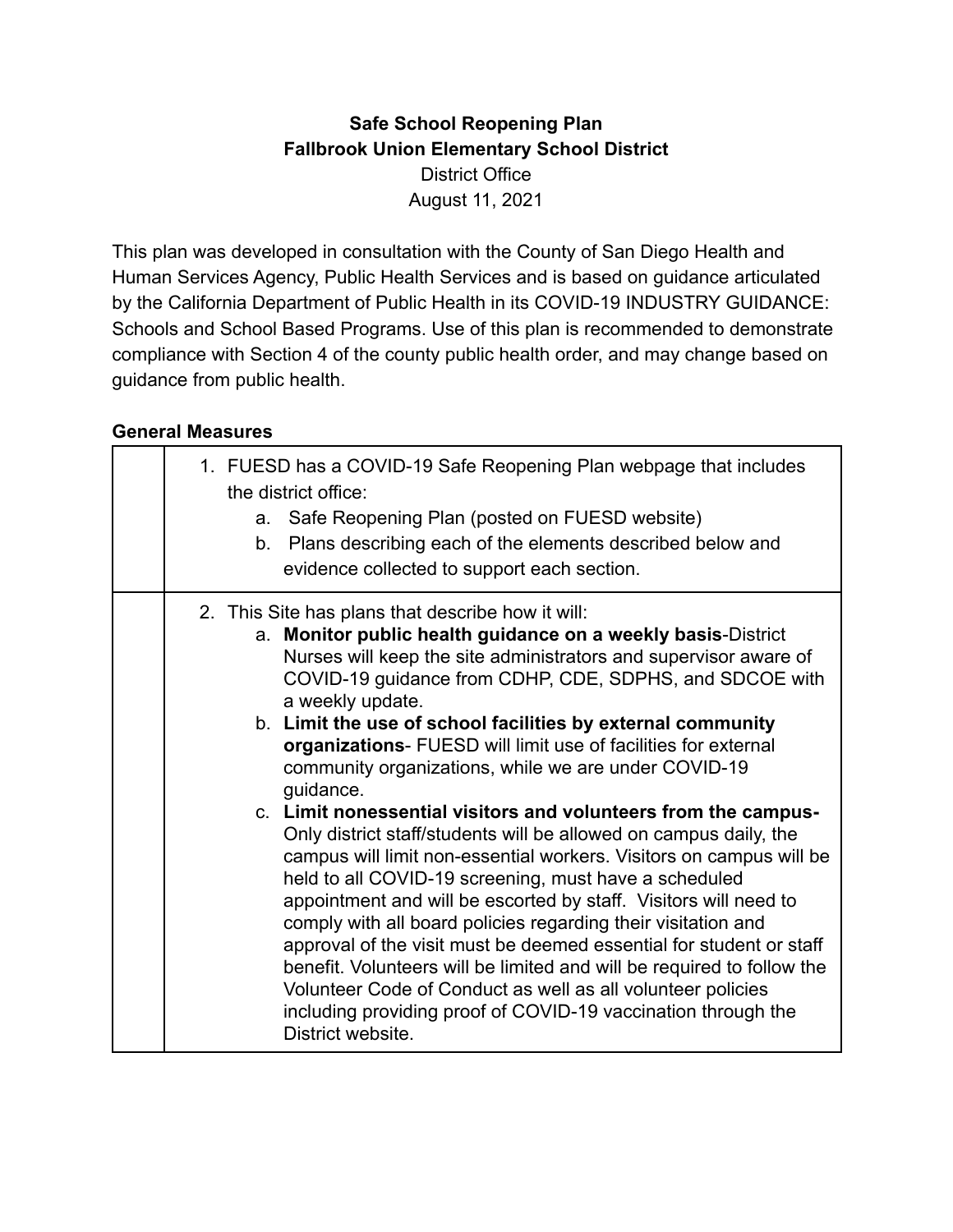|  | 3. FUESD has plans to describe how it will support students with access<br>and functional needs who may be at increased risk of becoming infected<br>or having unrecognized illness due to COVID-19, including:<br>a. Review existing student health plans to identify students who<br>may need additional accommodations-Teachers/staff are<br>regularly reviewing student health plans to identify students who<br>may need additional accommodations. Teachers/staff annually<br>are trained by district nurses to support students with specific<br>health needs, how to manage Epipens, bloodborne pathogens,<br>and manage students with diabetes. All health plans are reviewed<br>with teachers and Admin at the beginning of the school year and<br>ongoing with new students. Monthly office meetings scheduled.<br>b. A process for engaging families for potentially unknown<br>concerns that may need to be accommodated.<br>c. Identification of additional preparations for classroom and<br>non-classroom environments needed for groups that might<br>be at increased risk of becoming infected or having<br>unrecognized illnesses. These include individuals who:<br>Have limited mobility or require prolonged and close<br>■<br>contact with others, such as direct support providers<br>and family members- FUESD has identified all students<br>with special needs. Students with unique needs are<br>serviced first in specialized classrooms and when<br>applicable participate in our supplemental programs.<br>Additional training and protocols have been put in place to<br>match the needs of the students and their IEPs.<br>Have trouble understanding information or practicing<br>preventive measures, such as hand washing and<br>physical distancing-See above (i)<br>May not be able to communicate symptoms of<br>■ |
|--|-----------------------------------------------------------------------------------------------------------------------------------------------------------------------------------------------------------------------------------------------------------------------------------------------------------------------------------------------------------------------------------------------------------------------------------------------------------------------------------------------------------------------------------------------------------------------------------------------------------------------------------------------------------------------------------------------------------------------------------------------------------------------------------------------------------------------------------------------------------------------------------------------------------------------------------------------------------------------------------------------------------------------------------------------------------------------------------------------------------------------------------------------------------------------------------------------------------------------------------------------------------------------------------------------------------------------------------------------------------------------------------------------------------------------------------------------------------------------------------------------------------------------------------------------------------------------------------------------------------------------------------------------------------------------------------------------------------------------------------------------------------------------------------------------------------------------------------------------------------|
|  | illness-See above (i)                                                                                                                                                                                                                                                                                                                                                                                                                                                                                                                                                                                                                                                                                                                                                                                                                                                                                                                                                                                                                                                                                                                                                                                                                                                                                                                                                                                                                                                                                                                                                                                                                                                                                                                                                                                                                                     |
|  | 4. FUESD has complied with Cal-OSHA requirements to:                                                                                                                                                                                                                                                                                                                                                                                                                                                                                                                                                                                                                                                                                                                                                                                                                                                                                                                                                                                                                                                                                                                                                                                                                                                                                                                                                                                                                                                                                                                                                                                                                                                                                                                                                                                                      |
|  | a. Conduct site-specific hazard assessments-Through the JPA all<br>staff participated in Cal-OSHA training to understand hazard<br>assessment                                                                                                                                                                                                                                                                                                                                                                                                                                                                                                                                                                                                                                                                                                                                                                                                                                                                                                                                                                                                                                                                                                                                                                                                                                                                                                                                                                                                                                                                                                                                                                                                                                                                                                             |
|  | b. Develop and Implement an effective plan to protect<br>employees- Staff understands how to appropriately use and store<br>supplies provided and the types of protections needed based on                                                                                                                                                                                                                                                                                                                                                                                                                                                                                                                                                                                                                                                                                                                                                                                                                                                                                                                                                                                                                                                                                                                                                                                                                                                                                                                                                                                                                                                                                                                                                                                                                                                                |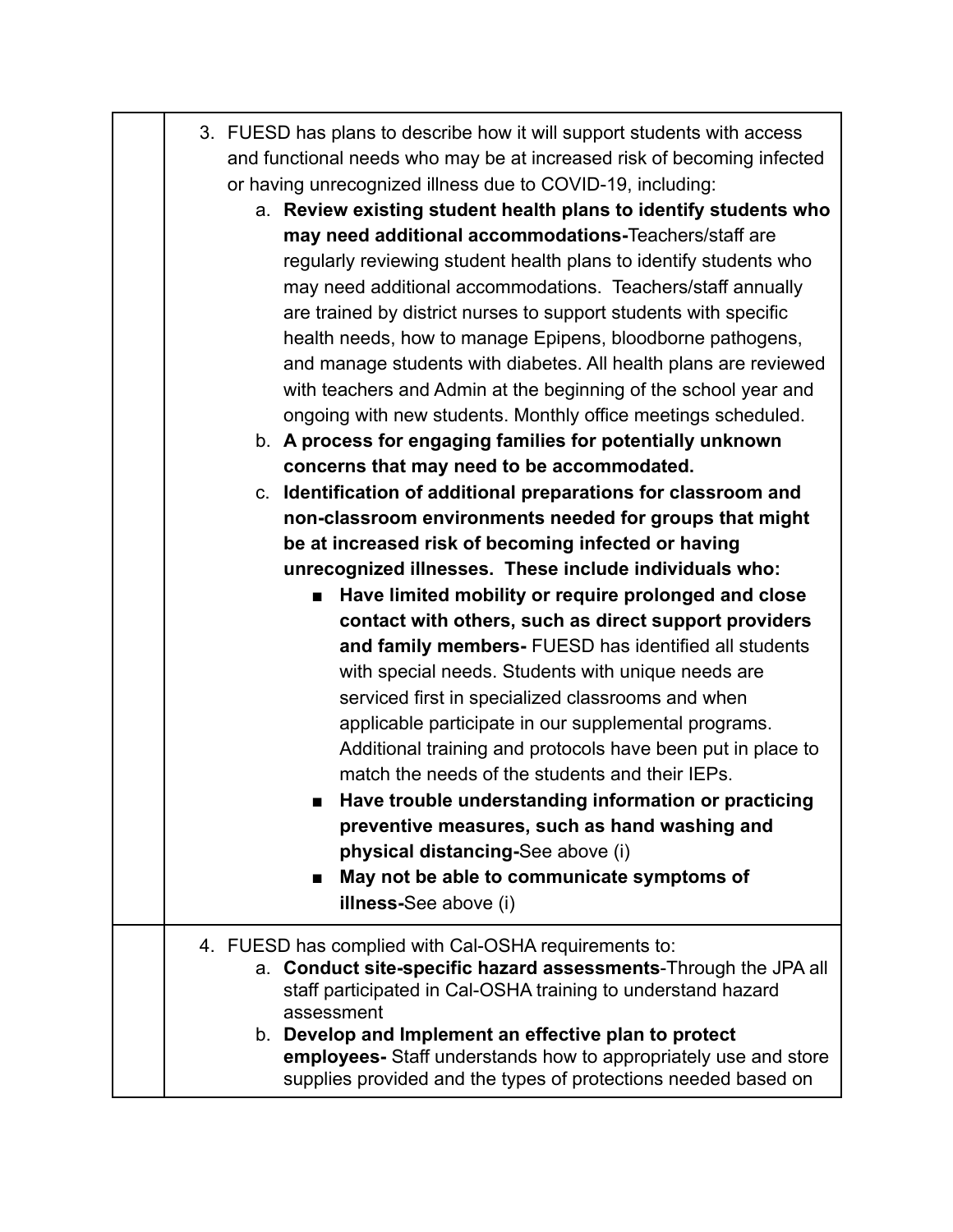| material use. |  |
|---------------|--|
|---------------|--|

# **Promote Healthy Hygiene Practices**

|  | 5. FUESD has developed plans to teach and reinforce washing hands,<br>avoiding contact with one's eyes, nose, and mouth, and covering coughs<br>and sneezes among students and staff. Certificated and Classified Staff<br>training was held on July 20, 2021. The plans describe how the school<br>will teach students and remind to:                |
|--|-------------------------------------------------------------------------------------------------------------------------------------------------------------------------------------------------------------------------------------------------------------------------------------------------------------------------------------------------------|
|  | a. Use tissue to wipe their nose and to cough/sneeze inside a tissue<br>or their elbow                                                                                                                                                                                                                                                                |
|  | b. Wash their hands frequently throughout the day, including before<br>and after eating; after coughing or sneezing; after being outside;<br>and before and after using the restroom.<br>c. Wash their hands for 20 seconds with soap, rubbing thoroughly                                                                                             |
|  | after application, and use paper towels (or single-use cloth<br>towels) to dry hands thoroughly.                                                                                                                                                                                                                                                      |
|  | d. Use fragrance-free hand sanitizer when handwashing is not<br>practicable. Sanitizer must be rubbed into hands until completely<br>dry.                                                                                                                                                                                                             |
|  | Ethyl alcohol-based hand sanitizers are preferred and<br>should be used when there is the potential of unsupervised<br>use by children.                                                                                                                                                                                                               |
|  | Children under age 9 shall use hand sanitizer under adult<br>$\blacksquare$<br>supervision only. Poison Control will be called if consumed:<br>1-800-222-1222, along with other appropriate authorities.                                                                                                                                              |
|  | 6. FUESD has developed plans to ensure that staff and students wash<br>their hands or use hand sanitizer frequently throughout the day. The plan<br>describes how the school will:<br>a. Provide regular and frequent access to handwashing                                                                                                           |
|  | facilities, including, to the extent practicable, handwashing<br>stations near classrooms- Routines will be established that<br>provide regular and frequent access to handwashing facilities<br>(classroom sinks, handwashing stations, and restroom sinks)<br>inside or near classrooms.                                                            |
|  | b. Prevent congregations in bathrooms- Appropriate adult<br>supervision will be provided in and near the restrooms at all times<br>c. Develop routines enabling students and staff to regularly<br>wash their hands at staggered intervals- Implement routines<br>enabling students and staff to regularly wash their hands at<br>staggered intervals |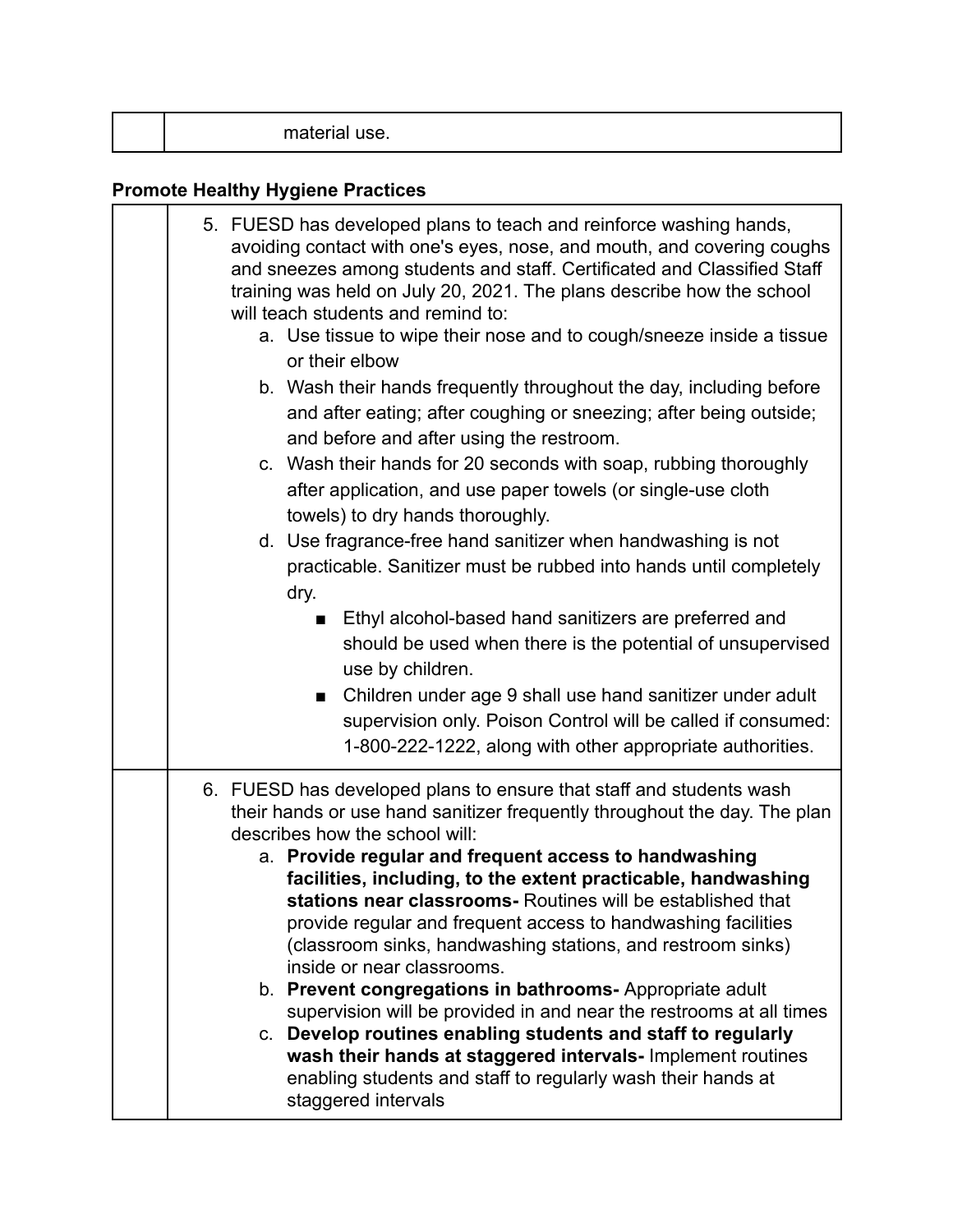| d. Develop routines enabling students and staff to use hand<br>sanitizer when necessary- Procedures will be established that<br>reinforce use of hand sanitizer if hand washing is not practicable,<br>upon arrival at school, before snack/meals, after water play, and<br>as a part of transitions<br>e. Ensure adequate supplies to support healthy hygiene<br>behaviors, including soap, tissues, no-touch trash cans, face<br>coverings, and hand sanitizers with at least 60 percent ethyl<br>alcohol for staff and children who can safely use hand sanitizer.                                                                                                                                                                                                                                                                                                                                                                                                                                                                                                                                                                                                                                                                                                                                                                                                                                                                                                                                                                                                                         |
|-----------------------------------------------------------------------------------------------------------------------------------------------------------------------------------------------------------------------------------------------------------------------------------------------------------------------------------------------------------------------------------------------------------------------------------------------------------------------------------------------------------------------------------------------------------------------------------------------------------------------------------------------------------------------------------------------------------------------------------------------------------------------------------------------------------------------------------------------------------------------------------------------------------------------------------------------------------------------------------------------------------------------------------------------------------------------------------------------------------------------------------------------------------------------------------------------------------------------------------------------------------------------------------------------------------------------------------------------------------------------------------------------------------------------------------------------------------------------------------------------------------------------------------------------------------------------------------------------|
| 7. FUESD has developed plans to teach and reinforce the use of cloth face<br>coverings, masks, or face shields. The plans include, but is not limited<br>to:<br>a. Unless otherwise required by the state, county or school<br>district, all employees and visitors should wear a face<br>covering when physical distancing is not practicable-<br>Requirement is that all employees, classified and<br>$\blacksquare$<br>certificated, and visitors are to wear a face covering when<br>indoors.<br>1. Facial shields will be allowed in place of face<br>coverings when servicing students for pedagogical<br>or developmental reasons, as long as the wearer<br>maintains physical distance from others, to the<br>extent practicable.<br>2. Front office has consistent protocols, a safety<br>station at the entrance of the school with additional<br>face coverings.<br>Students will wear face coverings as outlined:<br>1. K-8- at all times when indoors, unless exempt.<br>Students who refuse to wear a facial covering will<br>be sent home.<br>2. A face covering or shield should be removed for<br>meals, snacks, or outdoor recreation. Student facial<br>coverings should be stored in a clean paper bag.<br>3. Students may bring a face covering from home or<br>one will be provided at school.<br>4. Information contained in the CDPH Guidance for the<br>Use of Face Coverings should be provided to staff<br>and families, which discusses the circumstances in<br>which face coverings must be worn and the<br>exemptions, as well as any policies, work rules, and |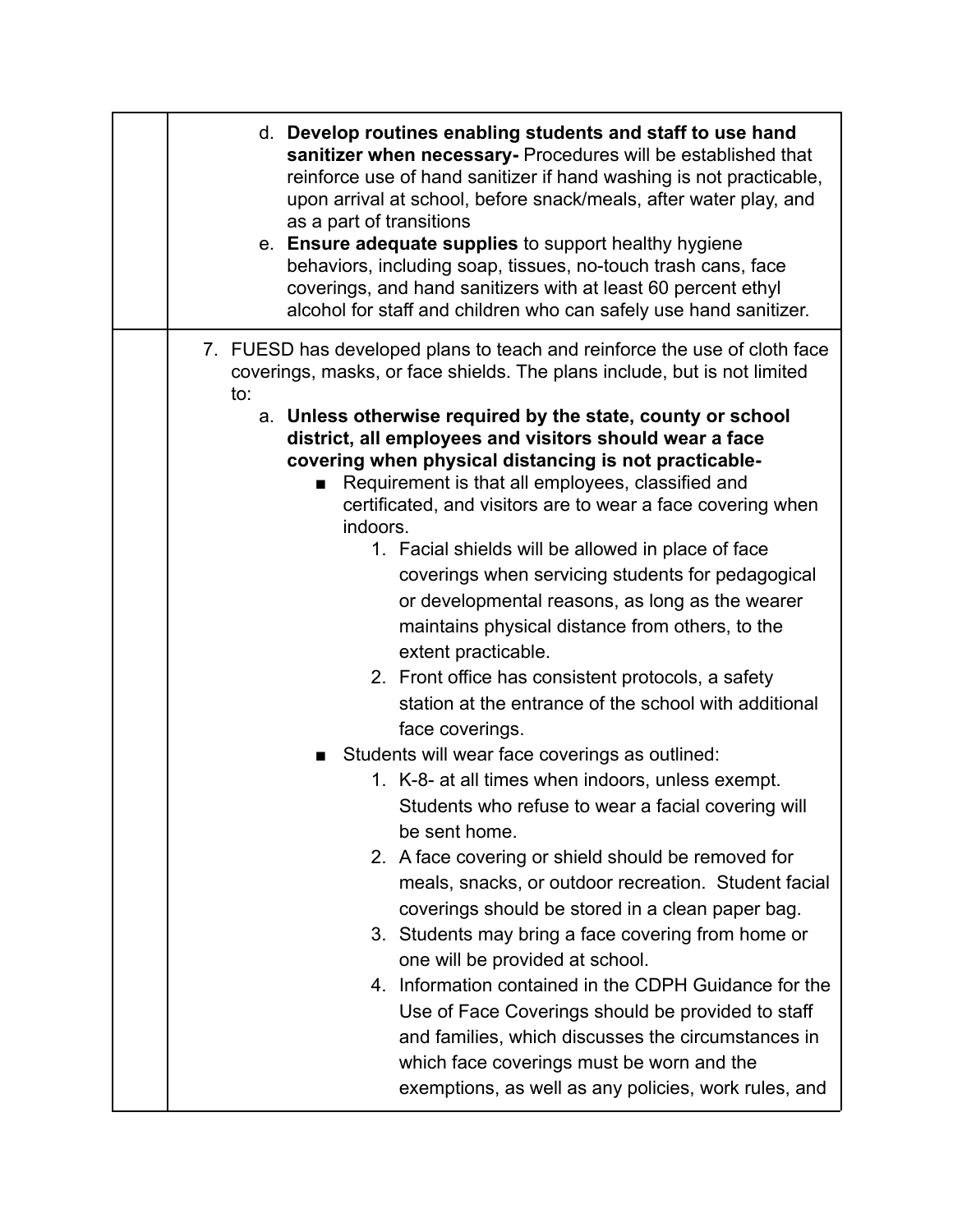| practices the employer has adopted to ensure the<br>use of face coverings.<br>Workers or other persons handling or serving food must                                                                                                                                                                                                                                                                                                                                                                                                                                                                           |
|----------------------------------------------------------------------------------------------------------------------------------------------------------------------------------------------------------------------------------------------------------------------------------------------------------------------------------------------------------------------------------------------------------------------------------------------------------------------------------------------------------------------------------------------------------------------------------------------------------------|
| use gloves in addition to face coverings.                                                                                                                                                                                                                                                                                                                                                                                                                                                                                                                                                                      |
| b. Describe situations when physical distancing may not be<br>practicable, such as school buses or other settings where                                                                                                                                                                                                                                                                                                                                                                                                                                                                                        |
| space may be insufficient.                                                                                                                                                                                                                                                                                                                                                                                                                                                                                                                                                                                     |
| Physical distancing may not be practicable when                                                                                                                                                                                                                                                                                                                                                                                                                                                                                                                                                                |
| transitioning to the classroom, through the office area, at<br>drop off and pick up, the drop off and pick up staging area<br>in the front of the school, or when transitioning to the lunch<br>area or outdoor restrooms, and, if applicable, school<br>buses.                                                                                                                                                                                                                                                                                                                                                |
| c. Facial shields will be allowed in place of face coverings when it is<br>necessary for a person's face to be visible during interactions.                                                                                                                                                                                                                                                                                                                                                                                                                                                                    |
| d. Information regarding proper use, removal, and washing of cloth<br>face coverings will be reviewed at the return to school training<br>and staff meeting with written instructions provided and with<br>parents at time of enrollment and prior to return to school. The<br>parent will be mailed information regarding all policies and<br>procedures related to COVID-19 Health and Safety.                                                                                                                                                                                                               |
| 8. FUESD has adequate supplies on hand to support healthy hygiene<br>behaviors, including soap, tissues, no-touch trash cans, face coverings<br>and hand sanitizers with 60 percent ethyl alcohol for staff and children<br>who can safely use hand sanitizer.<br>a. The Fallbrook Union Elementary School district will work with the<br>California Governor's Office of Emergency Services (CalOES)<br>and the California Department of Public Health (CDPH) to ensure<br>continued support with procurement and distribution of personal<br>protective equipment for staff that require it. FUESD currently |
| has appropriate PPE supplies needed for staff.                                                                                                                                                                                                                                                                                                                                                                                                                                                                                                                                                                 |
| 9. Employers should provide and ensure staff use face coverings and all<br>required protective equipment.<br>a. FUESD will provide a reusable face cover to all students, staff<br>and visitors who request/need one in accordance with CDPH<br>guidelines and all required protective equipment.<br>b. PPE supplies available to all. Every staff member will have                                                                                                                                                                                                                                            |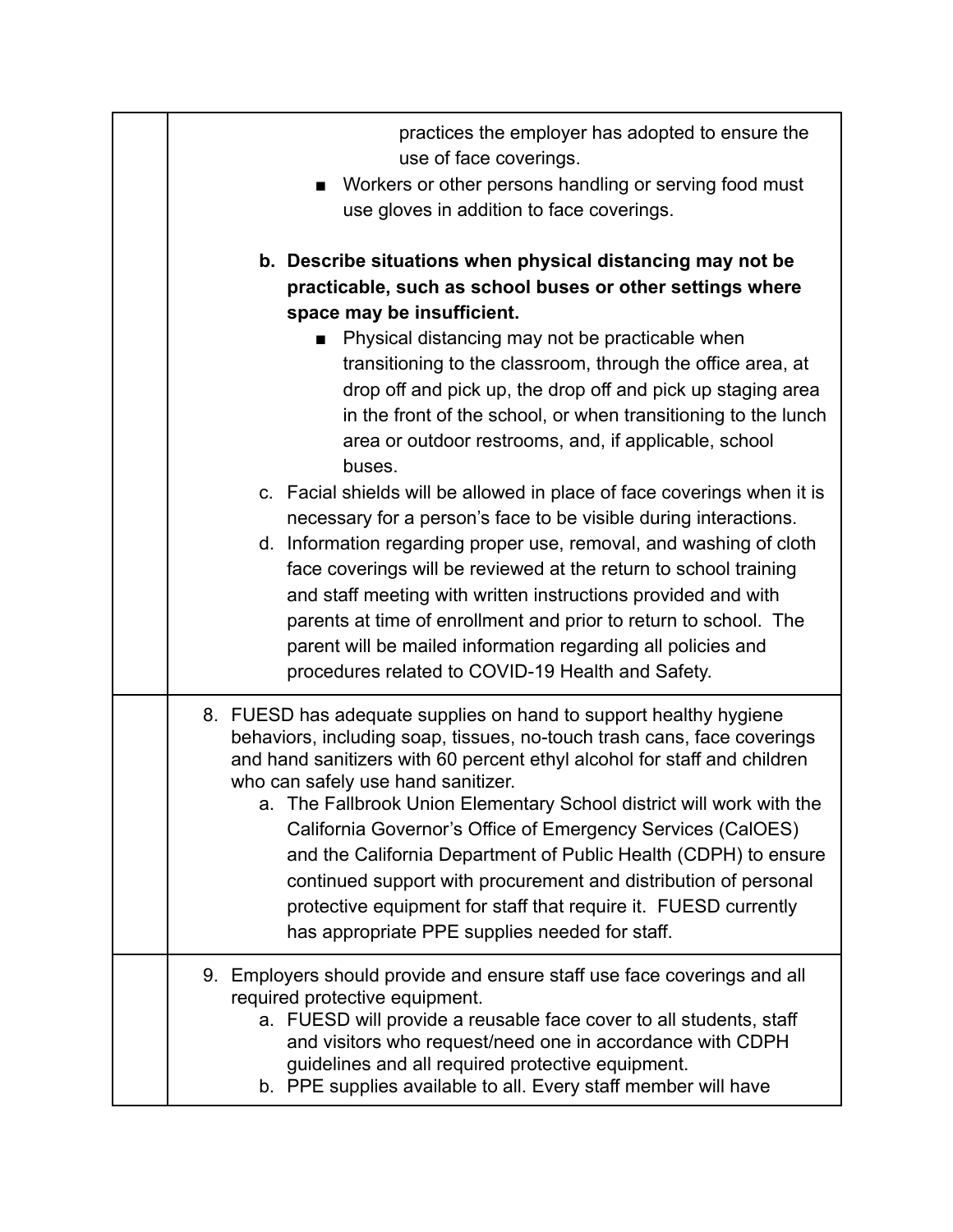| available to them wipes, hand sanitizer, and kleenex.                                                                                                                                                                                                                                                                                                                                                                                                                                                                                                                                                                                                                                                                                                   |
|---------------------------------------------------------------------------------------------------------------------------------------------------------------------------------------------------------------------------------------------------------------------------------------------------------------------------------------------------------------------------------------------------------------------------------------------------------------------------------------------------------------------------------------------------------------------------------------------------------------------------------------------------------------------------------------------------------------------------------------------------------|
|                                                                                                                                                                                                                                                                                                                                                                                                                                                                                                                                                                                                                                                                                                                                                         |
| 10. The school has a sufficient supply of personal protective equipment<br>(PPE) necessary to protect employees. The plans specify the type of<br>PPE needed for tasks performed by employees.<br>a. The Fallbrook Union Elementary School District has a sufficient<br>supply of personal protective equipment (PPE) necessary to<br>protect employees who require it and to implement plans. The<br>plans specify that the district has established PPE requirements<br>for various employee types and has made distinctions for<br>employees who require face coverings and/or facial shields<br>and/or PPE Masks, when applicable.<br>This list of employee types is available upon request from<br>the district office Human Resources Department. |
| Employees will be trained upon return to work regarding<br>levels and types of PPE or facial covering will be required                                                                                                                                                                                                                                                                                                                                                                                                                                                                                                                                                                                                                                  |
| for all.                                                                                                                                                                                                                                                                                                                                                                                                                                                                                                                                                                                                                                                                                                                                                |

### **Face Coverings**

| 11. FUESD will use face coverings in accordance with CDPH guidelines<br>unless a person is exempt as explained in the guidelines, particularly in<br>indoor environments, on school buses, and areas where physical<br>distancing alone is not sufficient to prevent disease transmission.<br>FUESD has developed plans to:<br>a. Teach and reinforce use of face coverings, or face shields. |
|-----------------------------------------------------------------------------------------------------------------------------------------------------------------------------------------------------------------------------------------------------------------------------------------------------------------------------------------------------------------------------------------------|
|                                                                                                                                                                                                                                                                                                                                                                                               |
| b. Remind students not to touch the face covering and to wash their<br>hands frequently.                                                                                                                                                                                                                                                                                                      |
| c. Provide information to families on proper use, removal, and<br>washing of cloth face coverings.                                                                                                                                                                                                                                                                                            |
| d. Provide training on how people who are exempted from wearing<br>a face covering will be addressed.                                                                                                                                                                                                                                                                                         |

## **Ensure Teacher and Staff Safety**

| 12. FUESD has developed plans to ensure teacher and staff<br>safety. The plans include, but are not limited to:<br>a. Ensuring staff maintain physical distancing from each other as |
|--------------------------------------------------------------------------------------------------------------------------------------------------------------------------------------|
| applicable.<br>b. Ensuring staff use face coverings in accordance with CDPH<br>guidelines and Cal/OSHA standards.                                                                    |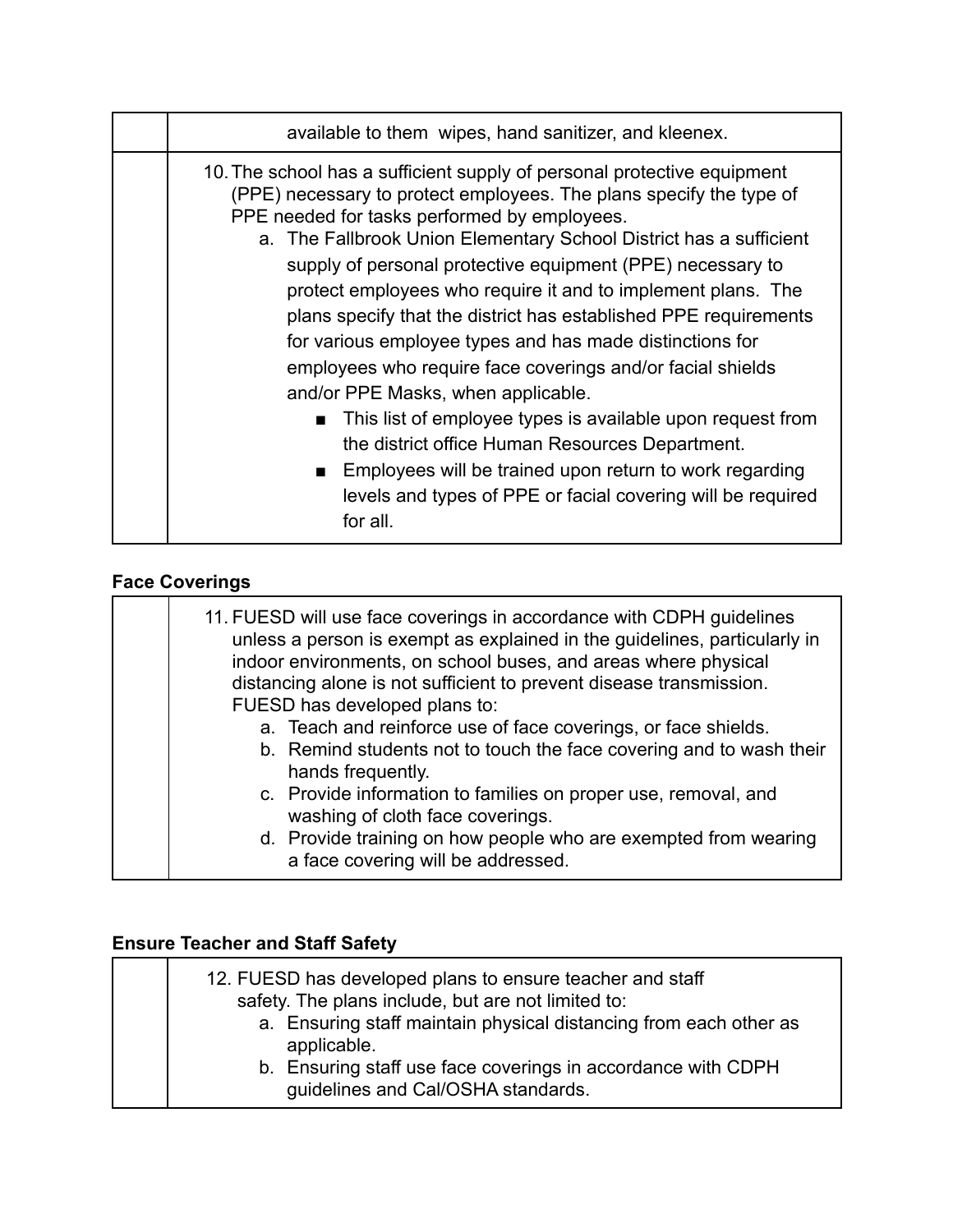| c. Conducting all staff meetings, professional development and<br>education, and other activities involving staff with physical<br>distancing measures in place, outdoors, or virtually. |
|------------------------------------------------------------------------------------------------------------------------------------------------------------------------------------------|
| d. Minimizing the use of and congregation of adults in staff rooms,<br>break rooms, and other settings.<br>e. Implement procedures for daily symptom monitoring for staff.               |

## **Intensify Cleaning, Disinfection and Ventilation**

| 13. FUESD has developed plans that describe how frequently touched<br>surfaces within the school will be cleaned and disinfected at least daily, and as<br>practicable, frequently throughout the day by trained staff. Frequently touched<br>surfaces include:<br>Door handles<br>$\bullet$<br>Light switches<br>$\bullet$<br>Sink handles<br><b>Bathroom surfaces</b><br>Tables<br><b>Student Desks</b><br>Chairs                                                                                                                                          |
|--------------------------------------------------------------------------------------------------------------------------------------------------------------------------------------------------------------------------------------------------------------------------------------------------------------------------------------------------------------------------------------------------------------------------------------------------------------------------------------------------------------------------------------------------------------|
| 14. The Fallbrook Union Elementary School District has developed plans that<br>describe how:<br>a. Frequently touched surfaces on school buses will be cleaned and<br>disinfected at least daily, and as practicable, frequently throughout the<br>day by trained staff.<br>b. Buses will be thoroughly cleaned after transporting any individual who is<br>exhibiting symptoms of COVID-19.<br>a. Bus drivers are provided disinfectant wipes and disposable<br>gloves to support disinfection of frequently touched surfaces<br>during the day.            |
| 15. The Fallbrook Union Elementary School District has developed a plan for<br>cleaning and sanitation which incorporates the following elements:<br>a. Primary cleaning products used are those approved for use<br>against COVID-19 on the Environmental Protection Agency<br>(EPA)-approved list "N" and follow product instructions.<br>b. To reduce the risk of asthma related to disinfecting, programs<br>should aim to select disinfectant products on list "N" with<br>asthma-safer ingredients (hydrogen peroxide, citric acid or lactic<br>acid). |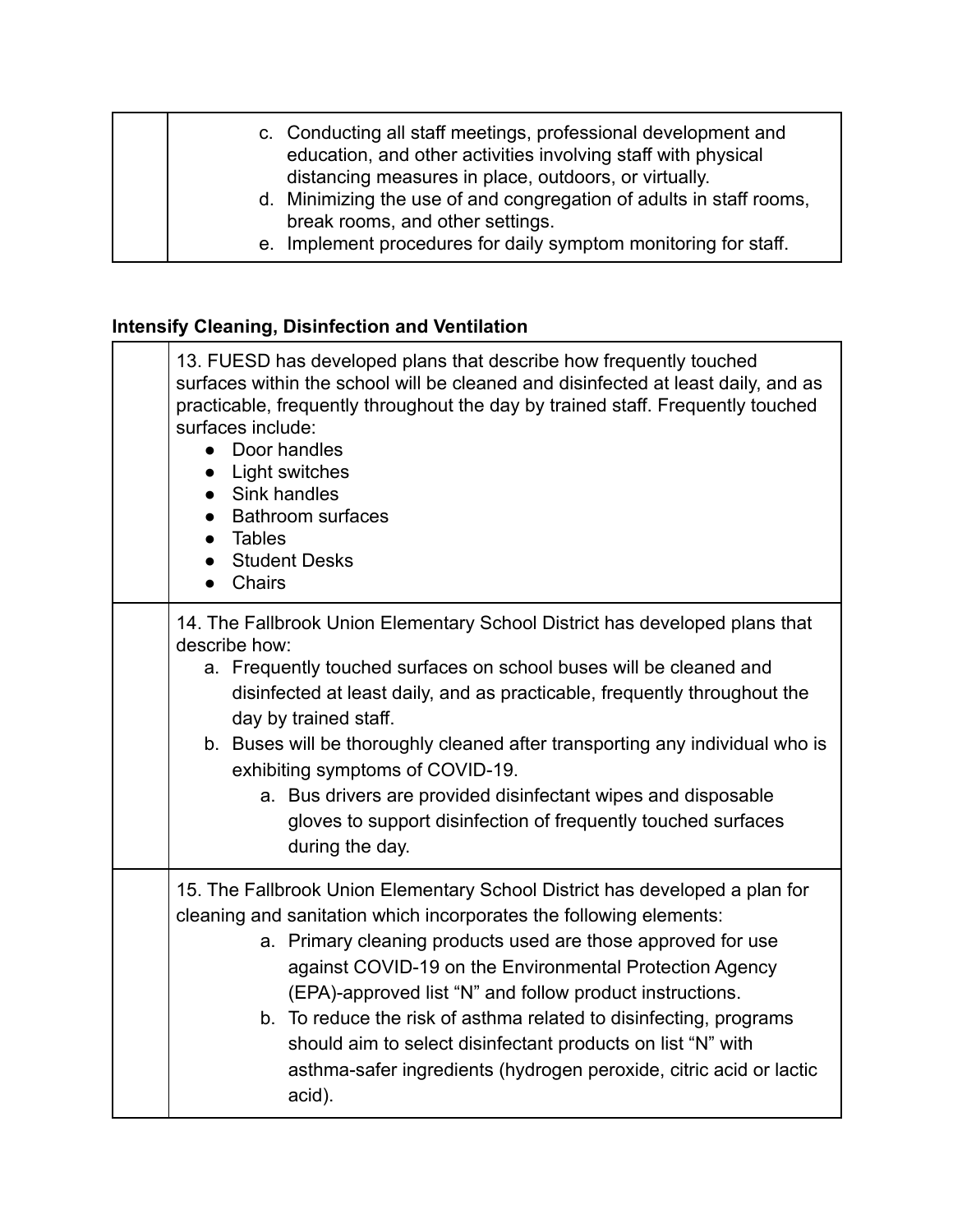|  | c. Depending on supply chain availability, FUESD will attempt to<br>avoid products that mix these ingredients with peroxyacetic<br>(peracetic) acid, sodium hypochlorite (bleach) or quaternary<br>ammonium compounds, which can cause asthma.                                                                                                                                                          |
|--|---------------------------------------------------------------------------------------------------------------------------------------------------------------------------------------------------------------------------------------------------------------------------------------------------------------------------------------------------------------------------------------------------------|
|  | b. Use disinfectants labeled to be effective against emerging viral<br>pathogens, following label directions for appropriate dilution rates<br>and contact times. Provide employees training on the chemical<br>hazards, manufacturer's directions, on Cal/OSHA requirements<br>for safe use and as applicable and required by the Healthy<br>Schools Act.                                              |
|  | c. Custodial staff with the responsibility of cleaning and disinfecting<br>the school site will be equipped with proper protective equipment,<br>including gloves, eye protection, respiratory protection, and other<br>appropriate protective equipment as required by the product<br>instructions. All products must be kept out of children's reach and<br>stored in a space with restricted access. |
|  | d. FUESD has adapted cleaning and disinfecting schedules in<br>order to avoid both under and over use of cleaning products.                                                                                                                                                                                                                                                                             |

#### **Implementing Distancing Inside and Outside the Classroom**

16. FUESD has developed plans that describe the measures that will be used to maintain space between students in the following settings, as practicable. If the school determines distance is not practicably be maintained between students in one or more of the following settings, the plan also describes the reasons physical distancing is not practicable for each setting and describes the measures that will be used to maximize the space between students. a. School bus stops- Students will wear face coverings and line up single file at minimum arms distance. b. School buses- facial coverings or face shields as needed will be worn to provide the least risk for student and driver. Each bus will be equipped with extra unused face coverings. c. Adults on campus will support students during transition and outdoor areas. d. During meal periods- students will be assigned needed space for eating and to support social distancing to the greatest extent possible. e. During recess- designated zones may be assigned to stable groups to support social distancing. e. During passing periods- if other groups will be transitioning simultaneously, students may need to wear facial coverings.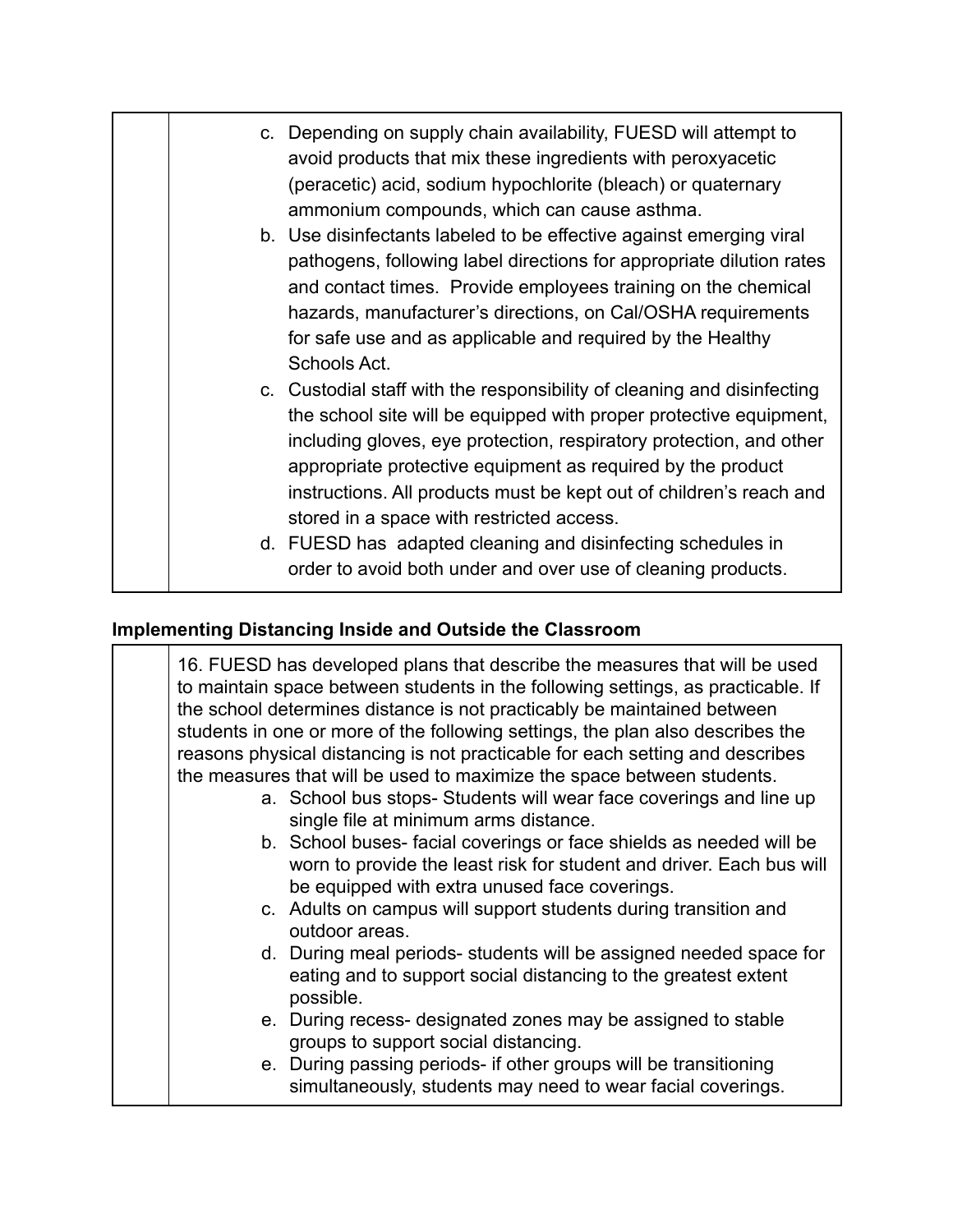| f.<br>Classrooms and other instructional spaces- will have desks and<br>tables arranged to support distancing to the greatest extent<br>possible. Carpet markers will be used to support spacing within<br>the stable group, and students within the stable group will be<br>assigned small group play centers allowing for social distance.<br>g. Restrooms- will be monitored to ensure that students will not<br>congregate. This will also allow for frequent cleaning, as possible.<br>h. Locker rooms will be used. While we are under COVID-19<br>guidance spacing will be used.<br>While traveling through office space, masks will be worn and a<br>i.<br>limit will be placed on how many people will be allowed in the<br>office areas to ensure social distance to the greatest extent<br>possible.<br>j. Band and Choir practice and performances will be permitted<br>following all CHPH guidelines.<br>k. School buses-Space will be maximized between students and<br>between students and the driver and open windows to the<br>greatest extent practicable.<br>I. Before and After School programs- TBD<br>m. Extracurricular and co-curricular programs will be limited while we<br>are under COVID-19 guidance to ensure limited group sizes and<br>ensure that student groups remain stable to the greatest extent<br>possible. |
|------------------------------------------------------------------------------------------------------------------------------------------------------------------------------------------------------------------------------------------------------------------------------------------------------------------------------------------------------------------------------------------------------------------------------------------------------------------------------------------------------------------------------------------------------------------------------------------------------------------------------------------------------------------------------------------------------------------------------------------------------------------------------------------------------------------------------------------------------------------------------------------------------------------------------------------------------------------------------------------------------------------------------------------------------------------------------------------------------------------------------------------------------------------------------------------------------------------------------------------------------------------------------------------------------------------------------------------------------|
| 17. FUESD's plan for scheduling students uses the following measures to the<br>greatest extent practicable:<br>a. Staggered schedules for recess/outdoor activities.<br>b. An arrival and departure routine that is outdoors and limits<br>visitors on the campus has been created to minimize scheduling<br>challenges for families.<br>c. FUESD has plans in place to escort students for drop off and pick<br>up, limiting visitors on campus and exchanges between stable<br>groups. By maintaining stable groups the school is limiting the<br>number of staff and adults in direct contact with students as well<br>as student-to-student contact.<br>d. Other protocols will be in place to limit direct contact with others<br>as much as practicable.                                                                                                                                                                                                                                                                                                                                                                                                                                                                                                                                                                                       |
| 18. FUESD's plan to limit student mixing uses the following measures to the<br>greatest extent practicable:<br>a. Students will remain in the same "stable" group in assigned<br>indoor spaces, as practicable. These stable groups will be made                                                                                                                                                                                                                                                                                                                                                                                                                                                                                                                                                                                                                                                                                                                                                                                                                                                                                                                                                                                                                                                                                                     |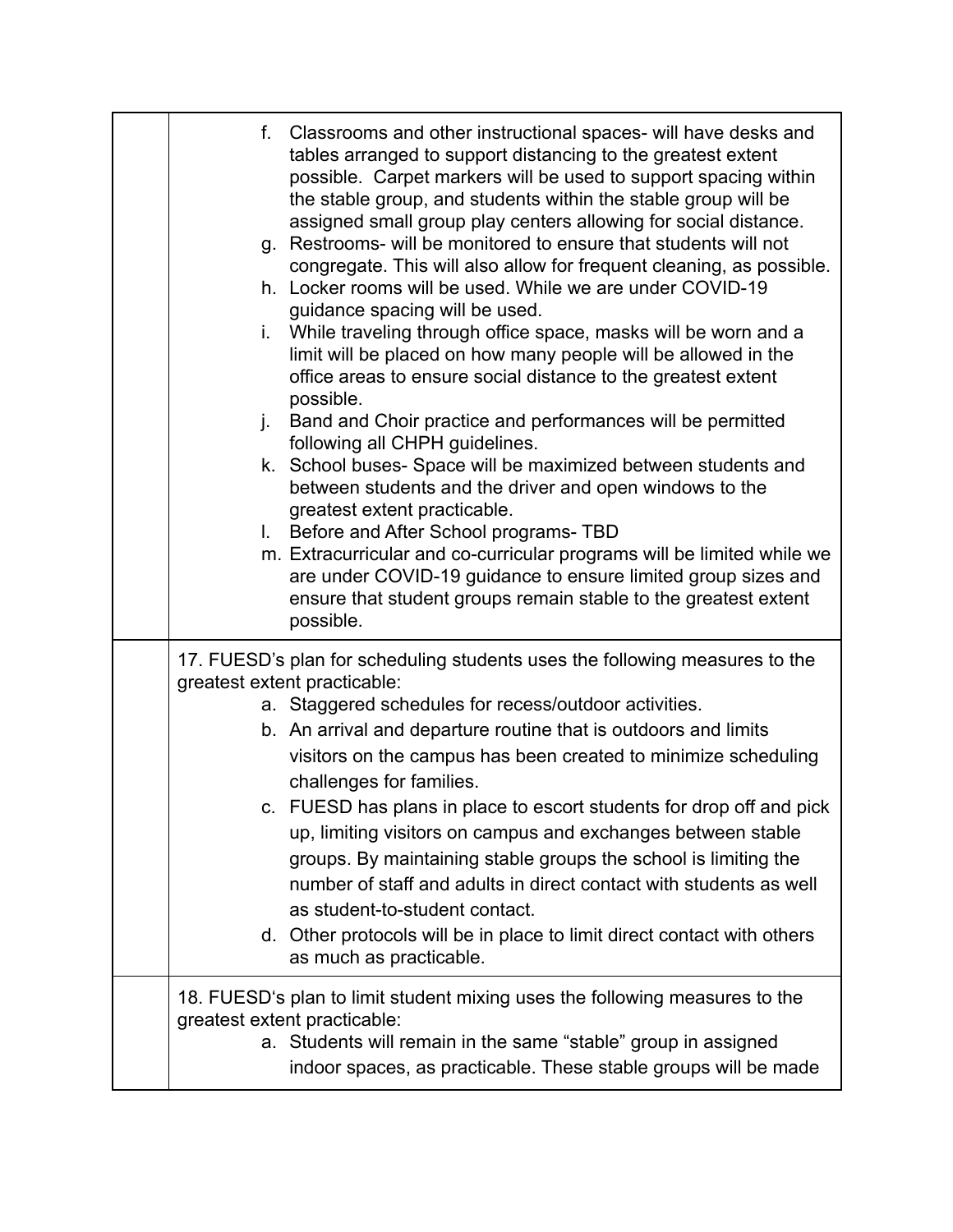| up of the small group of students and classroom teachers, to the<br>greatest extent possible.                                                                                                                                                                                                                                                                                                                                  |
|--------------------------------------------------------------------------------------------------------------------------------------------------------------------------------------------------------------------------------------------------------------------------------------------------------------------------------------------------------------------------------------------------------------------------------|
| b. There will be minimal movement of students and teachers or staff<br>as much as practicable.                                                                                                                                                                                                                                                                                                                                 |
| c. Activities may be redesigned to stagger schedules, assign play<br>zones, and support student groups to maintain stable groupings<br>when needed.                                                                                                                                                                                                                                                                            |
| d. Staff has developed instructions and been trained to maximize<br>spacing and ways to minimize movements in both indoor and<br>outdoor spaces that are easy for students to understand and are<br>developmentally appropriate.                                                                                                                                                                                               |
| e. Schedules and plans have been developed to minimize<br>congregation on campus and movement between groups.<br>Entrance and exit routes for the main office and campus have<br>been designated.                                                                                                                                                                                                                              |
| f. Common areas will only be used when social distancing is<br>practicable. Common areas will be used in a staggered,<br>scheduled manner with properly spaced occupants.<br>g. Meals will be served in classrooms or outdoors, on designated                                                                                                                                                                                  |
| days. All meals are individually served, sharing of food, utensils<br>and other meal items is prohibited.<br>h. Visitors and volunteers on campus will be limited. Campus visits<br>are outlined in the board policy and the parent handbook and will                                                                                                                                                                          |
| require adherence to COVID-19 Health and Safety protocols.<br>Volunteers will need to follow the Volunteer Code of Conduct.                                                                                                                                                                                                                                                                                                    |
| 19. FUESD has developed plans to maximize space between seating and<br>desks. Consider ways to establish space for students through other means if<br>practicable, such as additional spacing between desks, where practicable,<br>markings on classroom floors to promote distancing or arranging desks in a<br>way that minimizes face-to-face contact. The plans describe:<br>a. How physical distancing will be maintained |
| Classrooms- small group size, visual spacing reminders,<br>tables, and student material storage<br>School buses- when applicable, drivers and students will<br>be distanced appropriately, based on seating<br>arrangements, to the greatest extent possible                                                                                                                                                                   |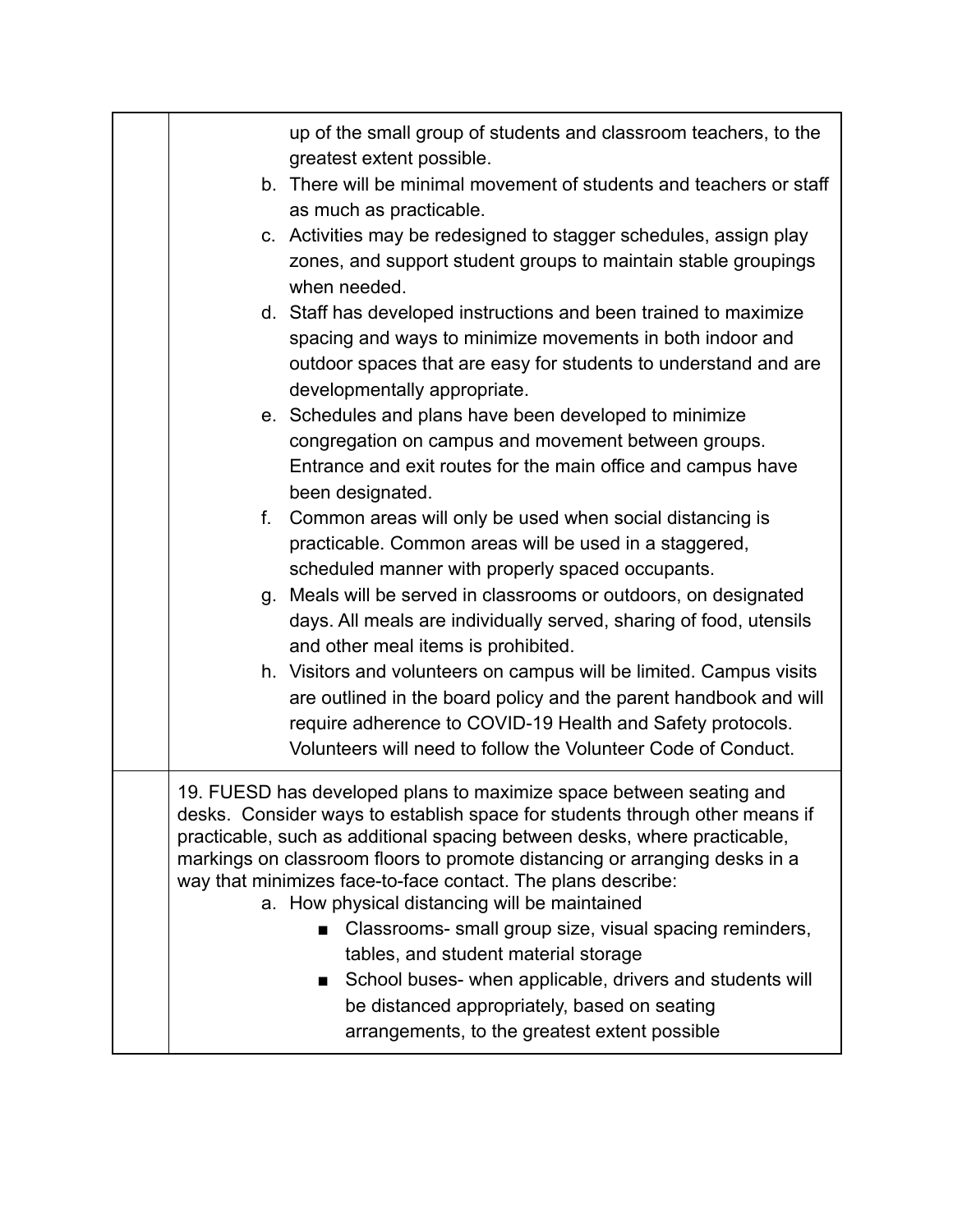| ■ Outdoor tables and play zones will be established, and<br>staff will be assigned to support students with maintaining<br>appropriate distance and maintaining each stable group<br>b. Plexiglass and other barriers may be used to support the main office<br>reception area, and the quarantine space.<br>c. When employees are working directly with students, including<br>students with disabilities or students that require physical redirection,<br>appropriate protective measures will be employed. |
|----------------------------------------------------------------------------------------------------------------------------------------------------------------------------------------------------------------------------------------------------------------------------------------------------------------------------------------------------------------------------------------------------------------------------------------------------------------------------------------------------------------|
|                                                                                                                                                                                                                                                                                                                                                                                                                                                                                                                |

## **Sports and ExtraCurricular Activities**

| 21. FUESD has developed a plan for sports and extracurricular activities which<br>incorporates the following elements:<br>a. Physical education is permitted, physical distance will be used<br>and outdoor space leveraged. Activities should take place outside<br>to the maximum extent practicable. |
|---------------------------------------------------------------------------------------------------------------------------------------------------------------------------------------------------------------------------------------------------------------------------------------------------------|
| b. FUESD will limit equipment sharing and items will be cleaned if<br>needed.                                                                                                                                                                                                                           |

# **Limit Sharing**

| 22. FUESD has developed plans that describe how it will limit use of shared<br>objects and equipment, and when unavoidable, how items will be cleaned and<br>disinfected as needed. Frequently shared objects include but are not limited to<br>toys, games, art supplies, learning aids, books, electronic equipment, and<br>playground equipment. FUESD's plan describes:<br>a. Students will be encouraged to limit personal belongings at<br>school |
|---------------------------------------------------------------------------------------------------------------------------------------------------------------------------------------------------------------------------------------------------------------------------------------------------------------------------------------------------------------------------------------------------------------------------------------------------------|
| b. Such as crayons, glue, art supplies, etc, to the greatest extent<br>practicable.<br>All classroom supplies will be limited to the use of the<br>$\blacksquare$<br>classroom<br>Protocols will be established for removal of items from<br>$\blacksquare$<br>circulation, indoor or outdoor, that require immediate<br>attention (toys or items placed in student's mouth, etc)                                                                       |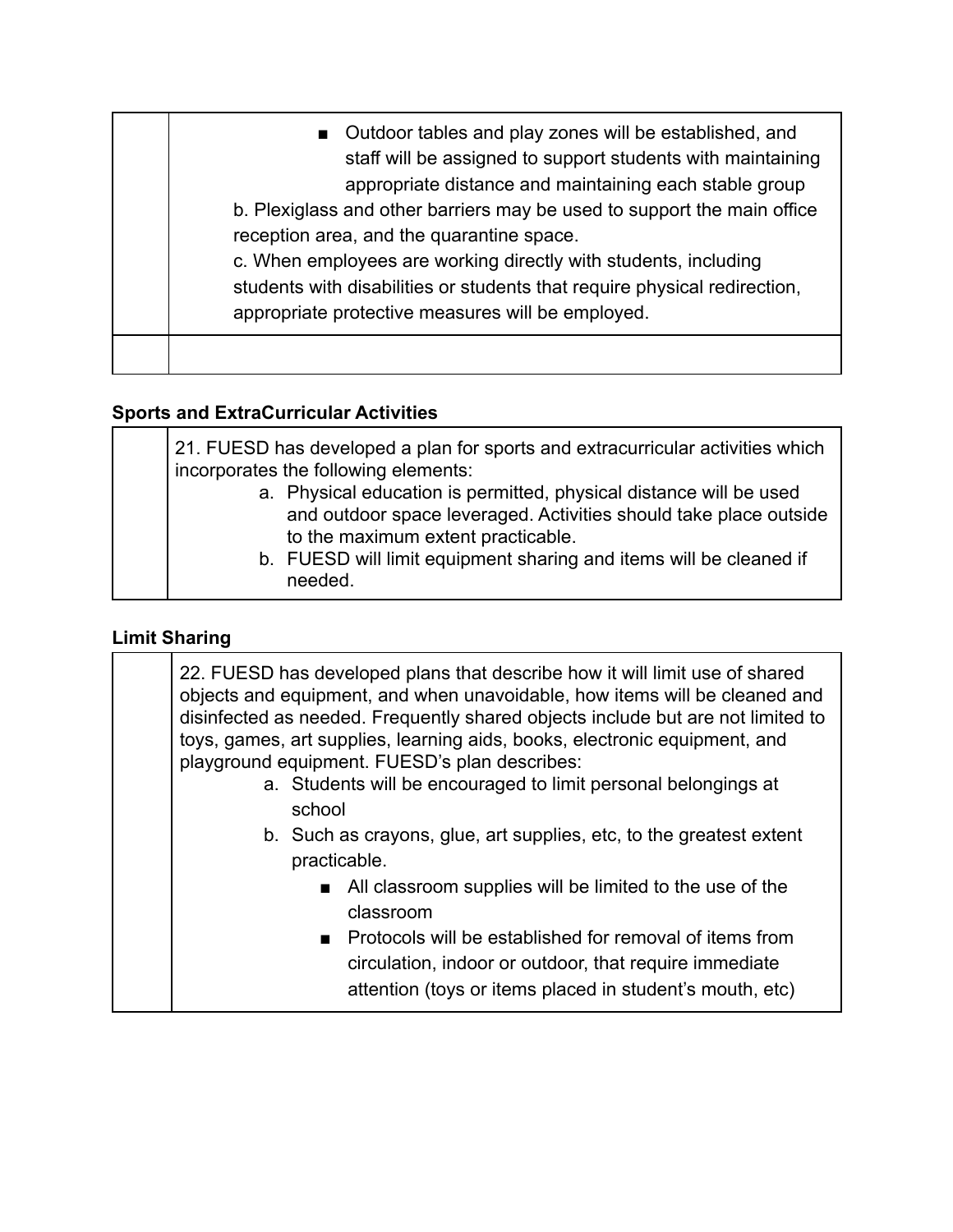### **Train All Staff and Educate Families**

| 23. FUESD has a plan that describes how it will train all staff and provide<br>educational materials to families in the following safety actions:<br>a. Enhanced sanitation practices will continue and staff responsible<br>for cleaning and disinfecting will be trained.<br>b. COVID guidelines- will be a part of initial staff training, and<br>reviewed with parents at orientation (in-person or virtual).<br>Signage will be posted on campus.<br>c. Proper use, removal, and washing of face coverings- will be<br>reviewed with staff at initial training, and with parents at<br>orientation (in-person or virtual). Signage will be posted to<br>remind campus employees and visitors of this practice.<br>d. Screening practices- will be reviewed with all employees prior to |
|---------------------------------------------------------------------------------------------------------------------------------------------------------------------------------------------------------------------------------------------------------------------------------------------------------------------------------------------------------------------------------------------------------------------------------------------------------------------------------------------------------------------------------------------------------------------------------------------------------------------------------------------------------------------------------------------------------------------------------------------------------------------------------------------|
| their return to work, parents will be made aware of daily active<br>screening practices during orientation (in-person or virtual).<br>e. COVID-19 specific symptom identification- will be shared with<br>both staff and parents prior to the return to school. Staff and<br>parents will receive updates as needed and information.                                                                                                                                                                                                                                                                                                                                                                                                                                                        |
| f. Preventing the spread of COVID-19 if you are sick, including the<br>importance of not coming to work if symptoms are present, or if<br>they or someone they live with has been diagnosed with<br>COVID-19.                                                                                                                                                                                                                                                                                                                                                                                                                                                                                                                                                                               |
| g. Proper use, removal and washing of cloth face coverings- will be<br>shared with staff prior to their return to work and parents at<br>orientation (in-person or virtual).                                                                                                                                                                                                                                                                                                                                                                                                                                                                                                                                                                                                                |
| h. The plan and procedures to follow when children or adults<br>become sick at school.                                                                                                                                                                                                                                                                                                                                                                                                                                                                                                                                                                                                                                                                                                      |
| The plan and procedures to protect workers from COVID-19<br>İ.<br>illness.                                                                                                                                                                                                                                                                                                                                                                                                                                                                                                                                                                                                                                                                                                                  |
| 24. To the greatest extent possible, training and education will be provided<br>virtually. If an in-person option is provided, physical distancing will be<br>maintained to the greatest extent possible. Orientation will also be posted on<br>our school website and materials will be available following the first day of<br>school.                                                                                                                                                                                                                                                                                                                                                                                                                                                    |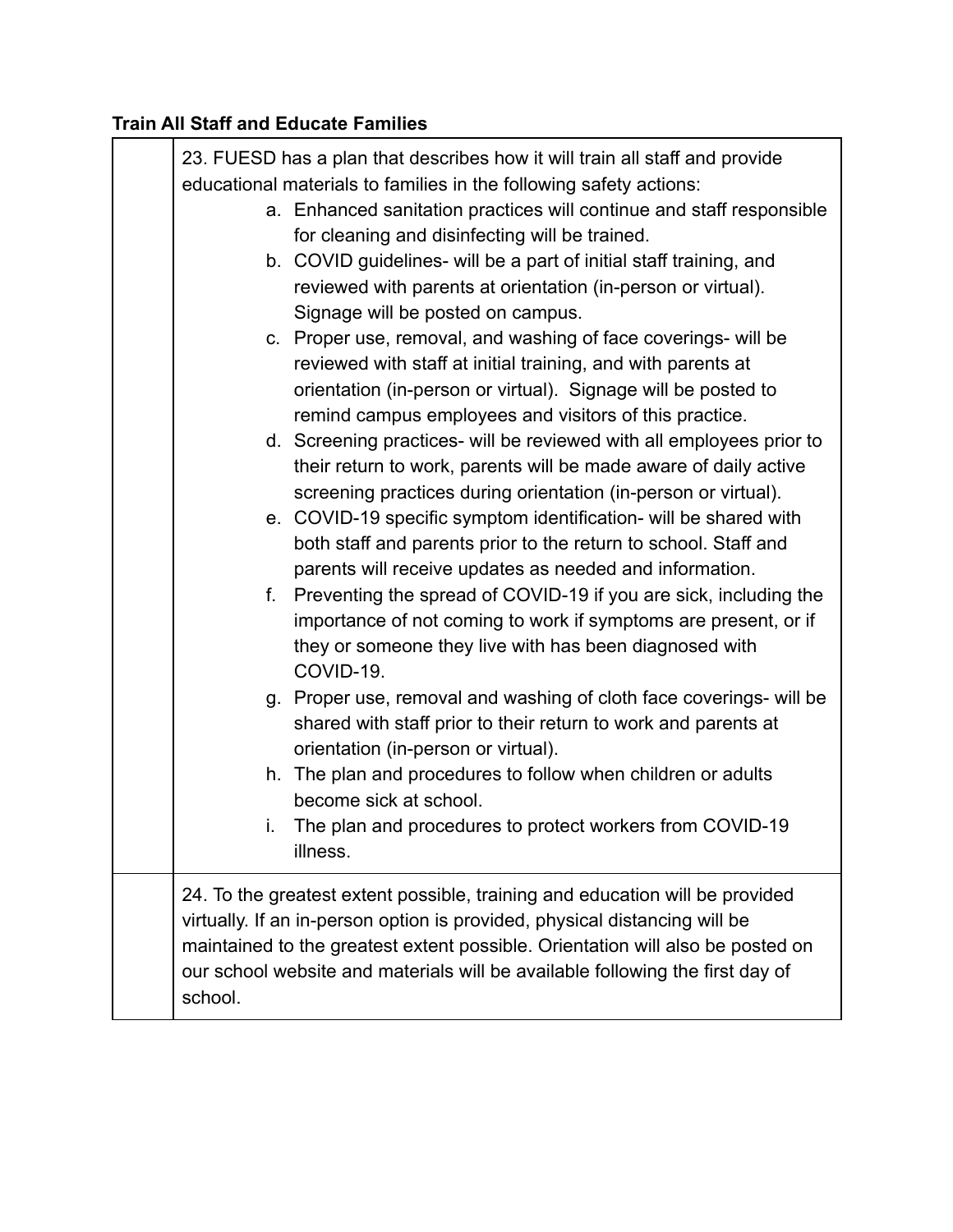# **Check for Signs and Symptoms**

|    | 25. FUESD has developed and shared expectations for daily symptom and<br>temperature screening of all students, staff, and visitors prior to arriving at the<br>school campus or school bus. The plan includes the following elements:<br>n. Actively encouraging students and staff who are sick or who<br>have been in close contact with a person with COVID-19 to stay<br>home.<br>FUESD policies encourage sick staff and students to stay<br>$\blacksquare$<br>at home without fear or reprisal, and ensure staff,<br>students, and students' families are aware of these<br>policies. |
|----|----------------------------------------------------------------------------------------------------------------------------------------------------------------------------------------------------------------------------------------------------------------------------------------------------------------------------------------------------------------------------------------------------------------------------------------------------------------------------------------------------------------------------------------------------------------------------------------------|
|    | o. Temperatures will need to be taken at home prior to arrival.                                                                                                                                                                                                                                                                                                                                                                                                                                                                                                                              |
|    | p. All individuals will be asked about COVID-19 symptoms within<br>the last 24 hours and whether anyone in their home has had<br>COVID-19 symptoms or a positive test.                                                                                                                                                                                                                                                                                                                                                                                                                       |
|    | FUESD will provide parents with the list of screening<br>questions to allow parents an opportunity to review the<br>questions daily.                                                                                                                                                                                                                                                                                                                                                                                                                                                         |
|    | • The procedures for parents to monitor symptoms and<br>temperature check at home will be shared.<br>Student temperature checks will be conducted at home<br>$\blacksquare$<br>prior to drop off at school or going to the bus stop. If                                                                                                                                                                                                                                                                                                                                                      |
|    | taken at school, use of a no-touch thermometer.<br>q. FUESD will use the San Diego County Public Health Services<br>(PHS) and SDCOE temperature and screening criteria. This<br>criteria will be maintained and updated by SDCPH in<br>consultation with CDHP.                                                                                                                                                                                                                                                                                                                               |
|    | Students and staff with fever, symptoms, or exposure to<br>COVID-19 will be sent home in accordance with the<br>CHDP/SDCPH criteria.                                                                                                                                                                                                                                                                                                                                                                                                                                                         |
| r. | All staff will be trained to conduct visual wellness checks<br>throughout the day to monitor staff and students intermittently for<br>signs of illness.                                                                                                                                                                                                                                                                                                                                                                                                                                      |
|    | s. If a student is exhibiting symptoms of COVID-19, the health<br>technician will communicate with the parent/caregiver and refer<br>to the student's health history form and/or emergency card.                                                                                                                                                                                                                                                                                                                                                                                             |
| t. | Hand washing will be encouraged regularly.                                                                                                                                                                                                                                                                                                                                                                                                                                                                                                                                                   |
|    |                                                                                                                                                                                                                                                                                                                                                                                                                                                                                                                                                                                              |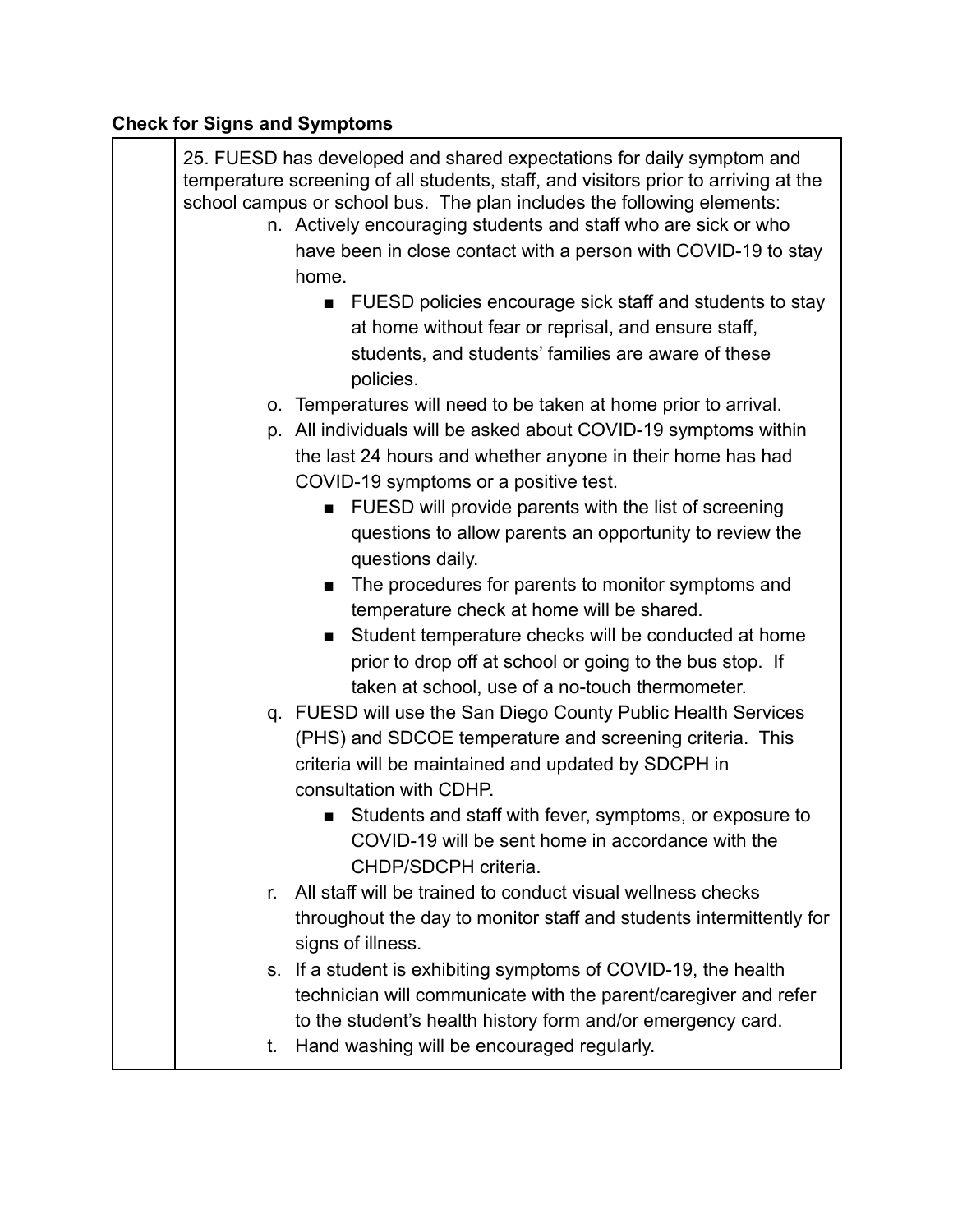26. FUESD has plans that describe how it will document/track incidents of possible exposure and notify local health officials, staff, and families immediately of any positive case of COVID-19 while maintaining confidentiality as required under FERPA and state law related to privacy of educational records.

27. FUESD have developed plans to prevent discrimination against students who (or whose families) were or are diagnosed with COVID-19 or who are perceived to be a COVID-19 risk.

### **Plan for When a Staff Member, Child or Visitor Becomes Sick**

28. FUESD has developed a plan for responding when a staff member, child, or visitor becomes ill. The plan describes how the school will: a. Use a quarantine/isolation area to separate anyone who exhibits symptoms of COVID-19 (front room in office). b. Any student or staff exhibiting symptoms will immediately be required to wear a face covering and will be required to wait in the quarantine area until they can be picked up by their guardian/caregiver for transport home or to a healthcare facility, as soon as is practicable. ■ Sick staff members and the student's parent/or guardian will be advised not to return until they have met the CDC criteria to discontinue home isolation as detailed in the SDCOE COVID19 K-12 Symptom Decision Tree. c.The parent/guardian will be asked to provide a safe transport home or to a healthcare facility, as soon as is practicable, when a student is exhibiting COVID-19 symptoms. If a parent needs further assistance the district will work with families individually. d. In cases of serious illness including persistent pain or pressure in the chest, confusion, or bluish lips or face, 9-1-1 will be contacted. FUESD will seek regular updates and further details regarding symptoms. e. FUESD will notify local health officials immediately of any positive case of COVID-19, and expose staff and families as relevant while maintaining confidentiality as required by state and federal laws. f. Once the quarantine area has been vacated by a sick individual, the area will be closed off and will not be used before cleaning and disinfection has occurred. In serious cases and to reduce exposure risk the space should remain closed for 24 hours prior to disinfecting, if practicable. If not possible,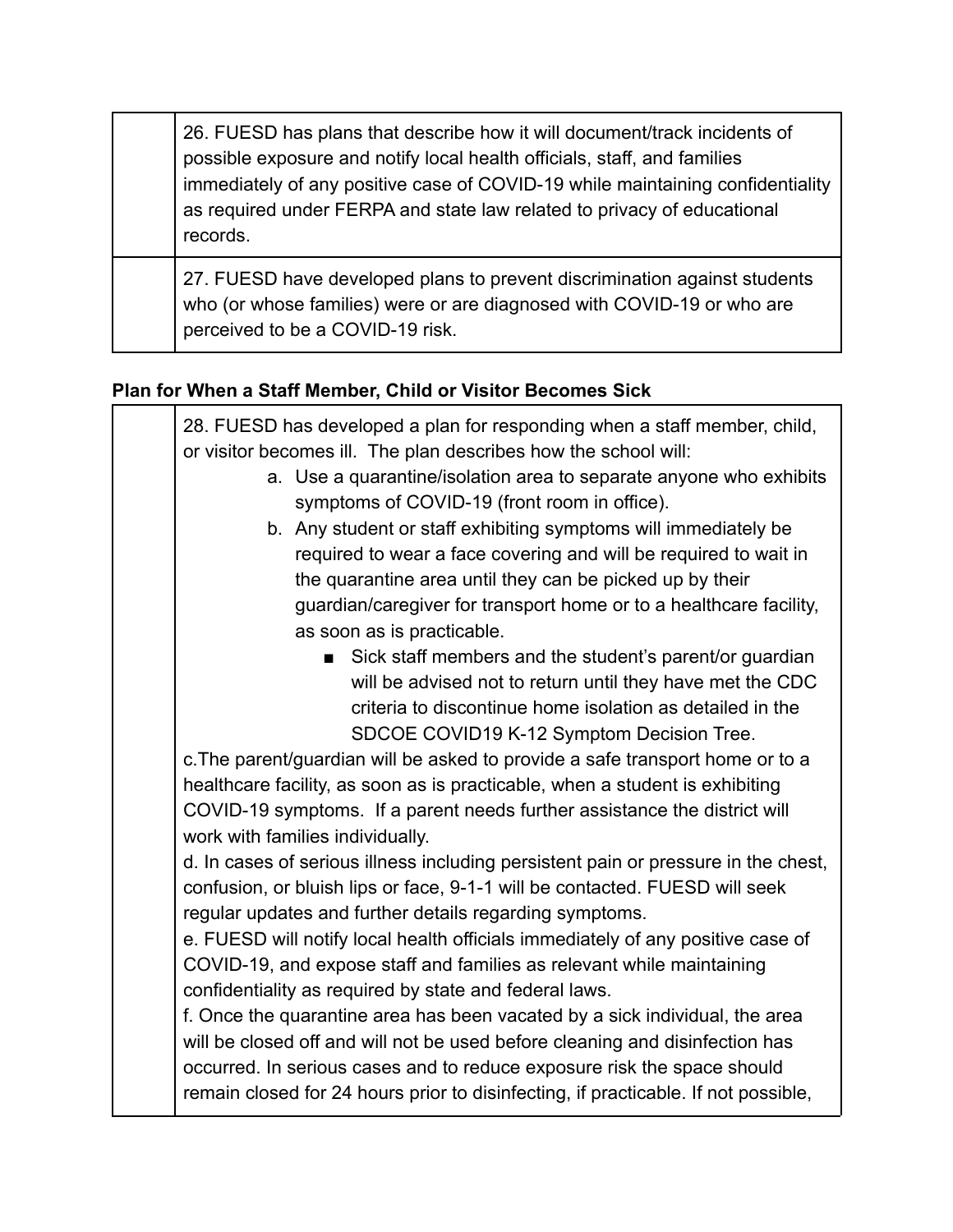waiting as long as practicable is advised. Ensure a safe and correct application of disinfectants using PPE and ventilation recommended for clearing. Disinfectant products will be kept away from students and out of reach of children.

g. The school site will ensure that students, including students with disabilities, have access to instruction when out of class, as required by federal and state law.

h. If advised by San Diego Public Health Services, FUESD will provide students, teachers, and staff from higher transmission areas, opportunities for telework, virtual learning, independent study and other options as feasible to reduce travel to schools in lower transmission areas and vice versa.

i. FUESD will implement the necessary processes and protocols when a school has an outbreak, in accordance with CDPH guidelines.

j. Following an outbreak, FUESD will investigate the COVID-19 illness and exposures and determine if any work-related factors could have contributed to risk of infection, and will update protocols as needed to prevent further cases.

#### **Maintain Healthy Operations**

| 29. FUESD has plans that describe how it will:                                                                                                                                                                                                                                                                                                                  |
|-----------------------------------------------------------------------------------------------------------------------------------------------------------------------------------------------------------------------------------------------------------------------------------------------------------------------------------------------------------------|
| a. Monitor staff absenteeism and have a roster of trained back-up<br>staff - Staff absenteeism is monitored through AESOP and<br>appropriately trained back-up staff is assigned through this<br>system to the school site, upon arrival at the school site<br>additional training and protocols are reviewed with the back up<br>staff by the site supervisor. |
| b. The site administrator, or designee and the onsite health<br>technician will monitor types of illnesses and symptoms among<br>students and staff to help isolate them promptly as needed. The<br>site staff is also in regular contact with district nursing staff for<br>support and guidance regarding illness and COVID-19<br>symptoms.                   |
| c. The site administrator and the health technician clerk have been<br>designated as the liaisons for responding to COVID-19<br>concerns. Employees are made aware of who they are and how<br>to contact them prior to the staff"s return to work. The liaisons<br>will be trained to coordinate documentation and tracking of                                  |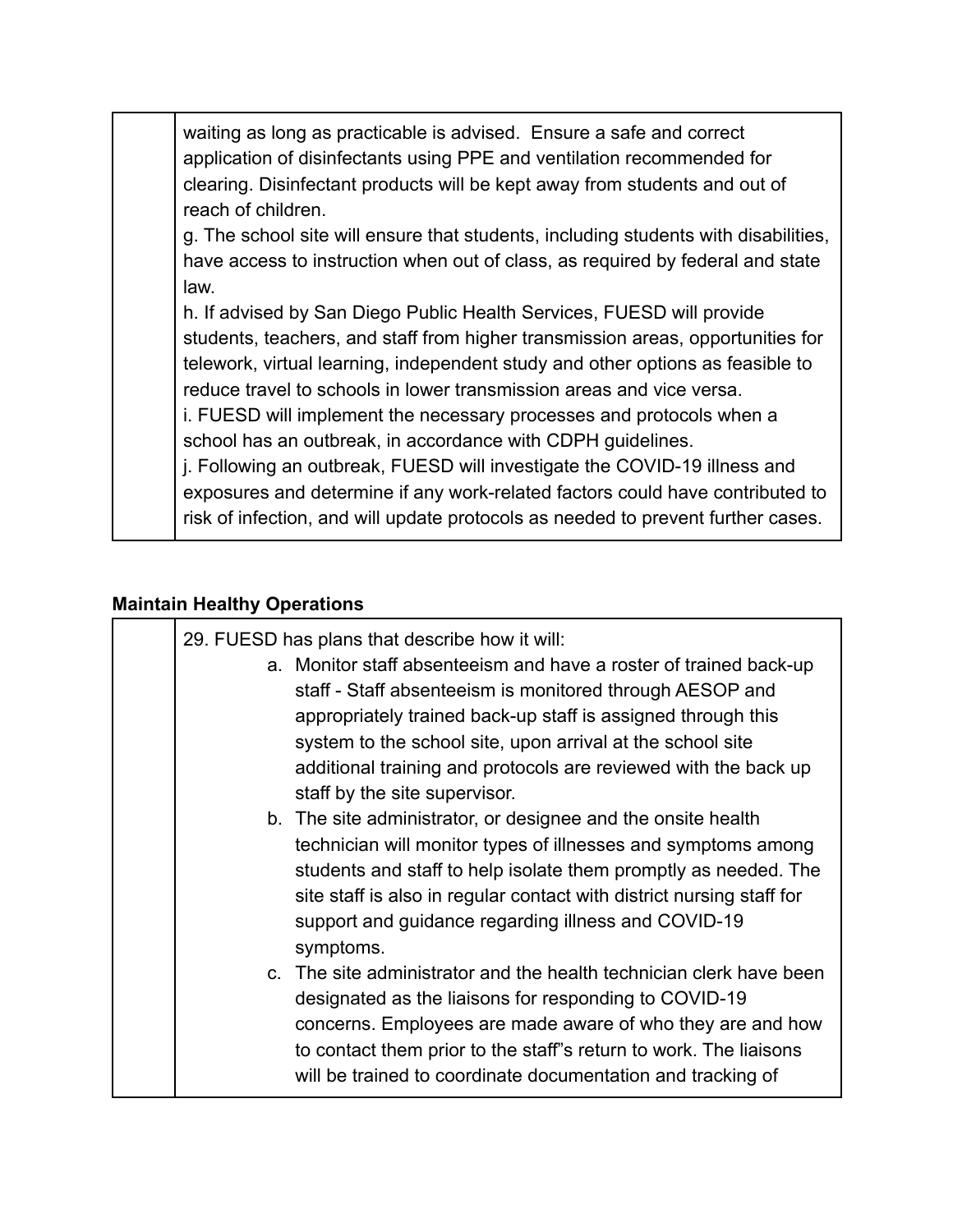| possible exposures, in order to notify the district nurses who<br>work with public health officials and then to notify staff and<br>families in a prompt and responsible manner.<br>d. FUESD will maintain communication systems that allow staff and<br>families to self-report symptoms and receive prompt notifications<br>of exposures and closures, while maintaining confidentiality, as<br>required by FERPA and state law related to privacy of<br>educational records.<br>e. Local public health officials will be notified and with guidance<br>provided by the district nurses' all staff and families will<br>immediately be notified of any positive case of COVID-19 while<br>maintaining confidentiality as required by state and federal laws.<br>■ Parent Letter English/Spanish<br>f. Support staff and students who are at higher risk for severe<br>illness or who cannot safely distance from household contacts at |
|------------------------------------------------------------------------------------------------------------------------------------------------------------------------------------------------------------------------------------------------------------------------------------------------------------------------------------------------------------------------------------------------------------------------------------------------------------------------------------------------------------------------------------------------------------------------------------------------------------------------------------------------------------------------------------------------------------------------------------------------------------------------------------------------------------------------------------------------------------------------------------------------------------------------------------------|
| higher risk will be provided with educational options such as<br>virtual learning or independent study.                                                                                                                                                                                                                                                                                                                                                                                                                                                                                                                                                                                                                                                                                                                                                                                                                                  |

### **Considerations for Partial or Total Closures**

| 30. FUESD has developed plans for the possibility of repeated closures of<br>classes, groups, or entire facilities when persons associated with the facility or<br>in the community become ill with COVID-19. The plans describe how the<br>school will respond when a student, teacher, or staff member tests positive for<br>COVID-19 and has exposed others at the school, including:<br>a. In consultation with the local public health department, the<br>process for determining: |
|-----------------------------------------------------------------------------------------------------------------------------------------------------------------------------------------------------------------------------------------------------------------------------------------------------------------------------------------------------------------------------------------------------------------------------------------------------------------------------------------|
| • Whether total or partial closure of the school is warranted<br>and length of time necessary, based on the risk level<br>within the specific community as determined by the local<br>public health officer.                                                                                                                                                                                                                                                                            |
| Identifying close contacts at the school who self-isolate at<br>$\blacksquare$<br>home for 14 days:<br>1. From classroom, office, or activity where the<br>infected person was based                                                                                                                                                                                                                                                                                                    |
| 2. Other close contacts<br>■ Close off the classroom or office where the patient was<br>based and do not use these areas until after cleaning and                                                                                                                                                                                                                                                                                                                                       |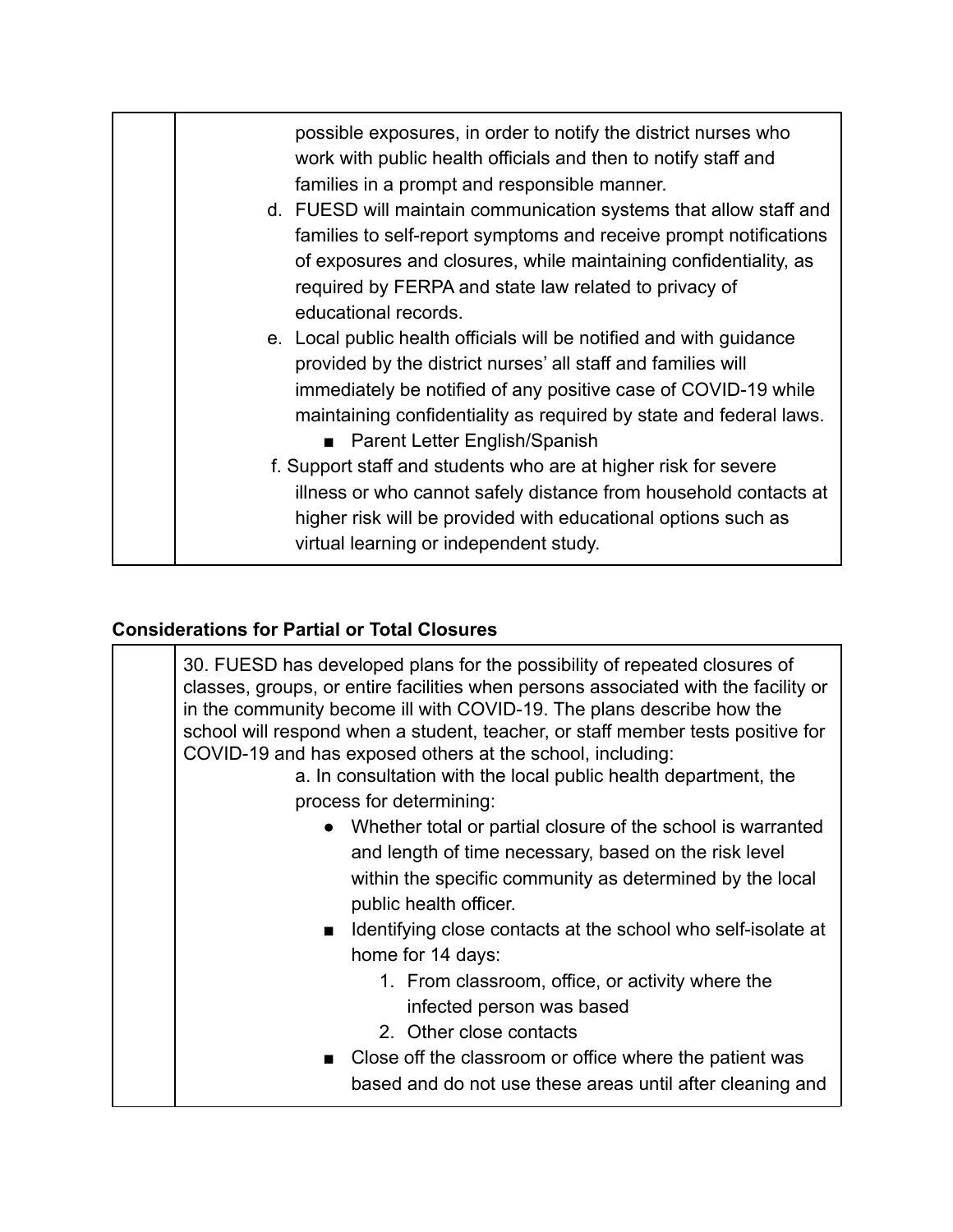| disinfection. Wait several hours until the classroom or<br>office is used again.<br>Additional areas of the school visited by the COVID-19<br>п<br>positive individual may also need to be closed temporarily<br>for cleaning and disinfection.<br>b. FUESD will implement communication plans for school closure to include<br>outreach to students, parents, teachers, staff, and the community using<br>various methods of communications, such as the district website, the<br>emergency all-call system in our student information system, Remind, and/or<br>paper letters.                                                                               |
|----------------------------------------------------------------------------------------------------------------------------------------------------------------------------------------------------------------------------------------------------------------------------------------------------------------------------------------------------------------------------------------------------------------------------------------------------------------------------------------------------------------------------------------------------------------------------------------------------------------------------------------------------------------|
| 31. FUESD has developed a plan that describes how it will provide continuity<br>of education:                                                                                                                                                                                                                                                                                                                                                                                                                                                                                                                                                                  |
| a. When a student is absent due to COVID-19 like symptoms or<br>exposure to someone who has tested positive for COVID-19.<br>The school site will provide access to classwork with<br>■<br>asynchronous and/or synchronous instruction, at a<br>minimum of once a week. Distance learning will be used<br>to support our students in isolation or quarantine. Needed<br>resources and a check-out device will be provided if<br>needed.<br>b. During a school closure<br>■ Distance learning will be provided to your students.<br>Students/Families have access to the FUESD Google<br>Suite for support (Google Classroom, Google Site,<br>Google Meet, etc) |
| 32. FUESD has developed a plan that describes how it will continue nutrition<br>services:                                                                                                                                                                                                                                                                                                                                                                                                                                                                                                                                                                      |
| a. When a student is absent due to COVID-19 like symptoms or<br>exposure to someone who has tested positive for COVID-19,<br>such as drive thru/grab-and-go meal pick up and/or sack meals<br>from a central meal location.<br>b. During a school closure, meal service will be provided at<br>designated site locations through drive thru or grab-and-go meal<br>pick up services.                                                                                                                                                                                                                                                                           |